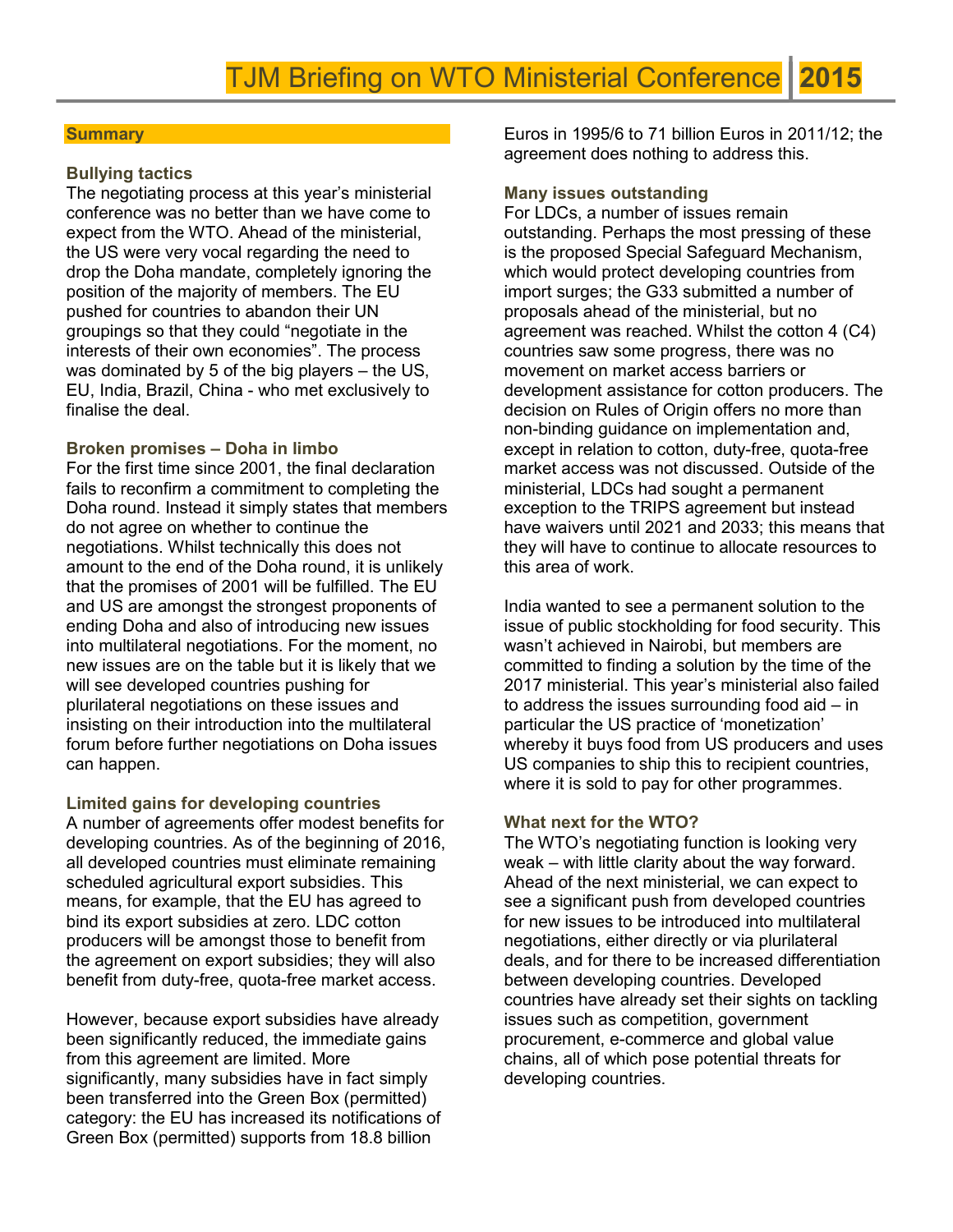## Outcomes of MC10

#### **Process**

The negotiating process at this year's ministerial conference was no better than we have come to expect from the WTO. Ahead of the conference US representative Michael Froman publicly claimed that Doha was dead, despite there being no agreement about this amongst the WTO membership. The G90 were calling for a strong text on special and differential treatment but had to repeatedly reject texts as other countries attempted to water down the provisions. Instead of supporting the G90 position, the EU delegation put huge pressure on them to significantly reduce their level of ambition. In civil society briefings, the EU also argued that countries needed to "abandon UN configurations" at the WTO and negotiate "in their own, individual economic interests": they seemed to see no issue with the EU group of 28 countries urging other countries to abandon their own groupings.

The process was dominated by five of the big players – the US, EU, India, Brazil, China - who met exclusively to finalise the deal. This meant that the first WTO deal to be held in Africa excluded not only all African countries but also all LDCs.

#### Was Doha Killed Off?

For the first time since 2001, the final declaration fails to reconfirm a commitment to completing the Doha round. Instead it reads:

> "We recognize that many Members reaffirm the Doha Development Agenda, and the Declarations and Decisions adopted at Doha and at the Ministerial Conferences held since then, and reaffirm their full commitment to conclude the DDA on that basis. Other Members do not reaffirm the Doha mandates, as they believe new approaches are necessary to achieve meaningful outcomes in multilateral negotiations."

Legally speaking, the above statement does not formally end the Doha Round of negotiations: WTO decisions are supposed to be taken by

consensus and there would therefore have to be agreement between all members to formally end the round - this has clearly not happened. It is worth noting that the African Group, LDC Group, ACP Group, China, Ecuador, India, Indonesia, South Africa and Venezuela presented a collective submission asking for the Doha Declarations and Decisions to be "recalled" in the ministerial declaration. However in political and practical terms, if more powerful countries, particularly the EU and US, do not support the continuation of the negotiations, it is highly unlikely that they will continue under the full terms of the Doha mandate.

The wording of the declaration suggests that the issues that were supposed to be addressed under the Doha mandate will remain on the table. For example, it explicitly states that there is commitment to "advancing work in all three pillars of agriculture, namely domestic support, market access and export competition, as well as nonagricultural market access (NAMA), services, development, TRIPS and rules" and it reaffirms that "provisions for special and differential treatment shall remain integral."

Much more shaky are the architecture and modalities that will be used to get there: "Many Members want to carry out the work on the basis of the Doha structure, while some want to explore new architectures". This suggests that there will be a push to abandon things like the single undertaking (where nothing is agreed until everything is agreed) and to revisit the sequencing of negotiations on different issues. The danger is that more powerful countries use it as a bargaining chip: agreeing to progress on Doha issues only if 'new' issues, many of which were supposed to be off the table until Doha was concluded, can be introduced.

The declaration clearly illustrates that relations between member countries have deteriorated signficantly. Ahead of the talks, the argument had been put forward that Doha needed to be set aside in the interest of demonstrating that the WTO was a "21<sup>st</sup>-century organisation" that could deal with "new issues"; reaffirming Doha, it was argued, would see the organisation become increasingly irrelevant. Yet the final outcome neither reconfirms nor calls an end to Doha. The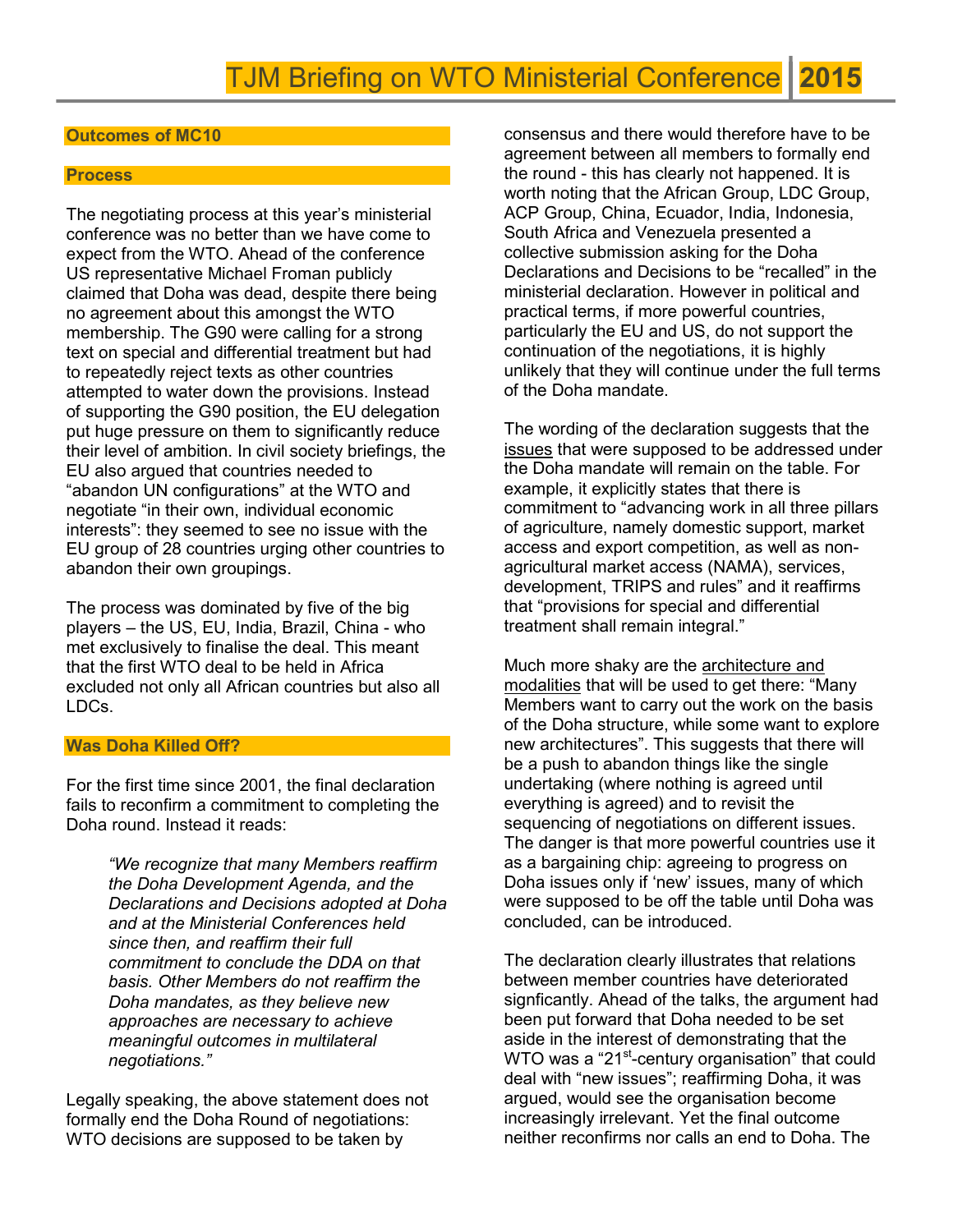most significant impact of this is to further undermine the negotiating function of the WTO.

#### Are new issues on the table?

'New' issues include things like investment and public procurement (in fact many 'old' Singapore issues that were excluded from the Doha negotiations) which are priorities for developed countries, but also things like fisheries, in which developing countries potentially have a greater interest.

Legally it would require a consensus of the full membership to agree to start multilateral negotiations on these issues; this consensus has not yet been achieved.The declaration states that "Any decision to launch negotiations multilaterally on such issues would need to be agreed by all Members." So for the moment, multilateral negotiations on new issues cannot take place.

However there is a strong likelihood that increasing numbers of plurilateral negotiations are initiated on the margins of the WTO (as for the Environmental Goods Agreement, for example) – often dealing with issues that are controversial with some (developing country) members. Once these plurilateral agreements are agreed between smaller groups of countries, those countries will put pressure on the WTO to bring them into the multilateral negotiations.

## Progress on the different negotiating areas

## Agricultural Export Competition

The agricultural export competition heading covers four areas:

- Elimination of export subsidies,
- Disciplines on export credits and export credit guarantees or insurance programmes,
- Disciplines on agricultural exporting state trading enterprises,
- Disciplines on food aid.

## Elimination of Export Subsidies

The most significant decision in this area is that developed country members "shall immediately eliminate their remaining scheduled export subsidy entitlements as of the date of adoption of this Decision". Processed products, dairy products and swine meat can continue to benefit from export subsidies until the end of 2020. For the EU this means that it agrees to bind its export subsidies at zero. Developing and least developed country members are to eliminate their remaining export subsidies by the end of 2018, with the proviso that they continue to benefit from certain exceptions (Article 9.4 on the Agreement on Agriculture) until the end of 2023 and the end of 2030 respectively.<sup>1</sup> This is a significant improvement on the language coming out of the 2013 ministerial.

Whilst this is a significant decision, a longstanding priority of developing countries and part of the Doha mandate, the impact of the decision is limited in three important ways. The first is that export subsidies have been significantly reduced in recent years, such that this decision in itself won't lead to significant additional reductions. The second is that the EU and US have transferred a substantial number of subsidies into the Green Box (classified as non trade-distorting and therefore allowed).For example, the EU's notifications of Green Box supports increased from 18.8 billion Euros in 1995/6 to 71 billion Euros by 2011/12. Finally, domestic supports, currently the largest allocation of subsidies, are not addressed by this agreement.

## Export Credits, Export Guarantees, Insurance **Programmes**

Members have commited not to provide export credits, export credit guarantees or insurance programmes<sup>2</sup> for agricultural products listed in

 $\overline{a}$ 

<sup>&</sup>lt;sup>1</sup> Only 25 Members at the WTO can provide export subsidies in agriculture, most developing countries cannot. The 25 countries that can provide export subsidies is as follows: Australia, Brazil, Bulgaria, Canada, Colombia, Cyprus, Czec Republic, EU, Hugnary, Iceland, Indonesia, Israel, Mexico, New Zealand, Norway, Panama, Poland, Romania, Slovak Republic, South Africa, Switzerland-Liechtenstein, Turkey, US, Uruguay, Venezuela.

<sup>&</sup>lt;sup>2</sup> This includes: direct financing support, comprising direct credits/ financing, refincancing and interest rate support; risk cover, comprising export credit insurance or reinsurance and export credit guarantees; government-to-government credit agreements covering the imports of agricultural products from the creditor country under which some or all lof the risk is undertaken by the government of the exporting country; and any other form of governmental export credit support, dicret or indirect, including deferred invoicing and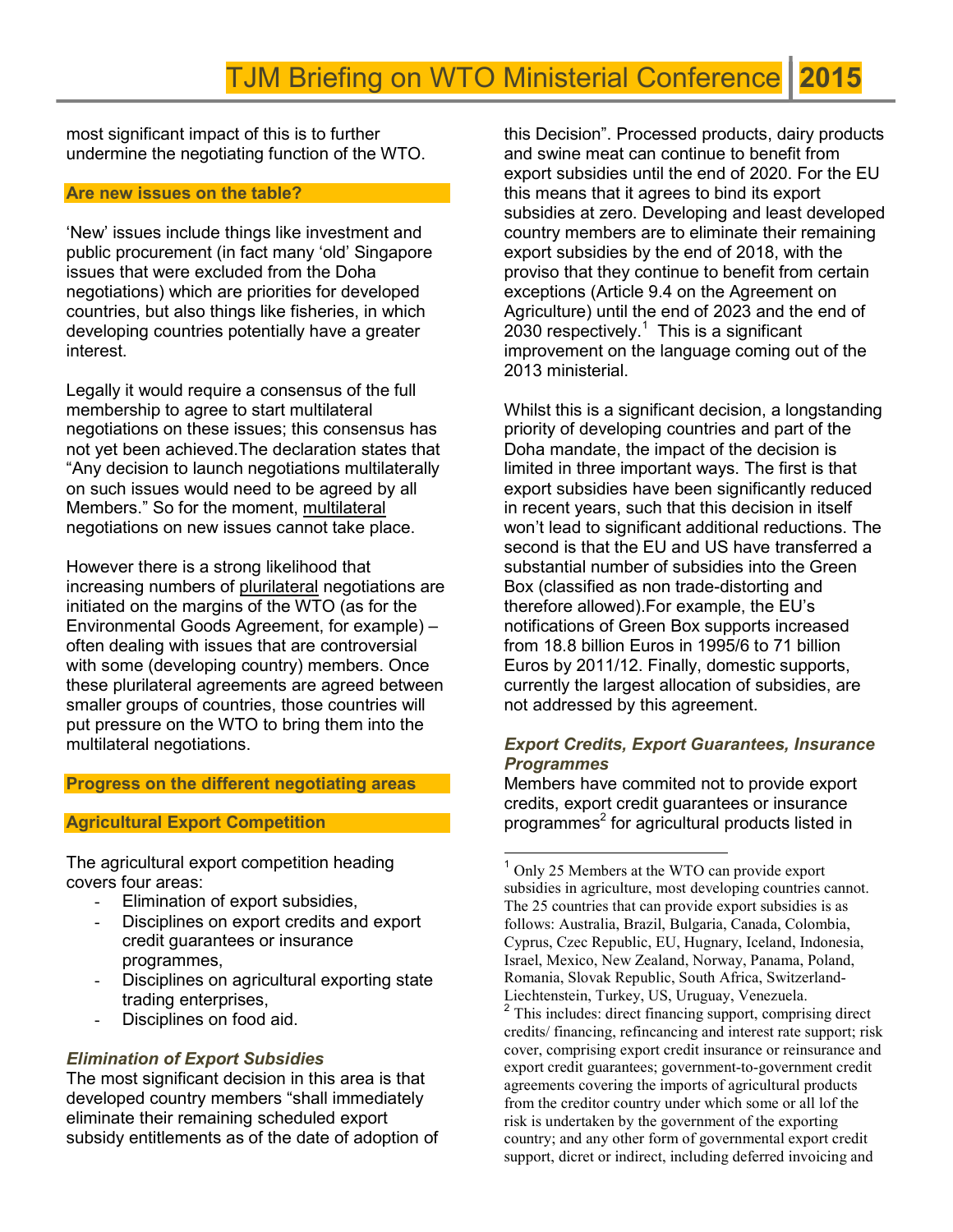Annex 1 of the Agreement on Agriculture. The list of relevant products includes meat and dairy, edible vegetables, fruit and nuts, coffee and tea,  $c$ ereals, sugar and cocoa. $3$ 

Before the ministerial, there had been significant wrangling about repayment times for export credits. The 2005 Hong Kong Ministerial Declaration and the 2008 revised draft modalities suggested a repayment period of six months, the US succeeded in extending this to 18 months (currently the norm for its own existing programmes), effective from the 31<sup>st</sup> December 2017. Developing countries have been given a phase-in period defined as four years, although in practice they only have two years more than developed countries because their phase-in period starts in 2016. LDCs and net food importing developing countries will have between 36 and 54 months for repayment for basic foodstuffs.

# State trading enterprises

The only new element coming out of the conference is that Members agree to ensure that agricultural exporting state trading enterprises operate in line with the other agreements under the export competition heading.

# Food aid

The major issue here has been to ensure that trade rules and their implementation do not prevent food aid from crossing borders efficiently and to prevent food aid undercutting local producers. In theory, the agreement binds members to ensure that food aid is needs-driven, in fully grant form, not tied to commercial exports of agricultural products or other goods and services and not linked to the market development objectives of donor members.

However (in response to US pressure) there is no outright ban on the monetization of food aid and buying food from local or regional sources is only "encouraged". Monetization entails food being bought from and shipped by donor countries, either to NGOs or recipient governments, to be sold in recipient countries to fund other

 $\overline{a}$ foreign exchange risk hedging. Excluded from this list is working capital financing to suppliers. The full list of products is available here https://www.usitc.gov/tata/hts/bychapter/index.htm

development projects. The US use of monetization has been particularly problematic and is not addressed by this agreement.

#### LDC measures

## **Cotton**

Developed and some developing country members will provide duty-free, quota-free access for cotton and cotton-related products produced and exported by LDCs, as of 1 January 2016. The decision on export competition also applies to cotton – i.e. members agree to cut export subsidies, with immediate effect for developed countries (see above for the limitations of this). There was no movement on market access barriers or development assistance. This is nevertheless a step forward from the 2013 position.

## Rules of Origin

The Hong Kong ministerial declaration of 2005 states that LDCs should be offered transparent, simple rules of origin which contribute to facilitating market access. The 2015 agreement essentially offers a range of clarifications and recommendations to members – for example methodology for testing whether a product qualifies for preferences. However the language is not binding.

# Duty Free Quota Free

Other than in cotton, there was no movement on this issue and there is no decision document coming out of the negotiations. In effect, this means that there has been no pressure on the US (currently the only country yet to meet the commitment to 97% DFQF) to improve its position.

## Services Waiver

The language in the agreement is non-binding: members are "urged to redouble efforts" to notify preferences and "encouraged to undertake specific technical assistance and capacity building measures."

## Special Safeguard Mechanism

The existing Special Safeguard Mechanism at the WTO is not easy to use and takes time to invoke (a detailed investigation process must be conducted). For this reason developed countries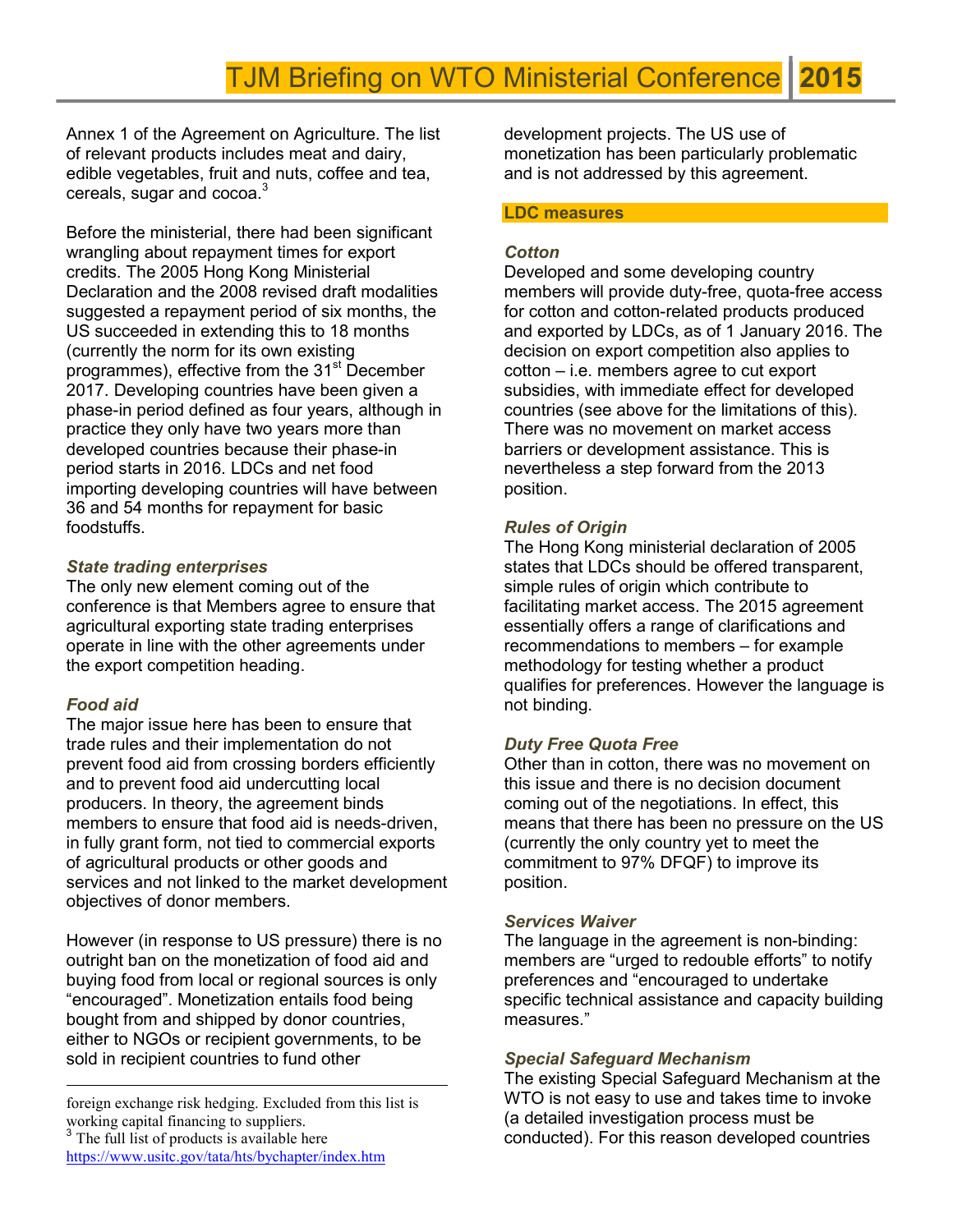in the Uruguay Round pushed for the Special Safeguard Provision for those products for which they undertook 'tariffication' – where a quantitative restriction was converted into a tariff. This is only available to 39 countries – no LDC is part of the list and South Africa, Namibia, Swaziland and Botswana are the only sub-Saharan African countries that benefit from it. The EU lists 539 products (23.9% of all agriculture tariff lines) under this provision. It has recently made significant use of this provision for poultry and sugar products.

Import surges continue to dog developing country agricultural sectors. For example, in Cameroon, poultry imports increased nearly 300 percent between 1999 and 2004; 92% of poultry farmers dropped out of the sector and 110,000 rural jobs were lost each year between 1994 and 2003.<sup>4</sup> Developing countries feel that the SSM for them would allow them to counter the significant domestic subsidies still offered by developed countries and tackle import surges or sharp falls in prices. This issue has been pursued in the market access pillar of the Doha agriculture negotiating text. The G-33 group of developing countries is the main proponent. Some members, including the US, are resisting the proposal on the grounds that market access negotiations need to happen in tandem.

This ministerial saw no progress on this issue, despite the G-33 making a number of specific proposals.

Work Programme on Small Economies Members reaffirm commitment to continue work on this issue.

## Public Stockholding for Food Security

#### Background:

-

Some (developing) countries have programmes to acquire food for the purposes of providing a buffer against volatility in global prices, supporting lowincome farmers and providing food for poor

communities. This can entail the granting of subsidies subject to WTO rules.

Public stockholding for food security is allowed under several conditions specified by the Agreement on Agriculture, annexes 2 and 3, but there are a number of issues with these provisions which leave developing countries open to challenge for their stockholding programmes. The 2013 agreement, initiated by the G-33, sees WTO members bind themselves to "exercise due restraint" in the initiation of complaints to challenge the compliance of a develping member with its obligations under the AoA.

#### 2015 state of play

The 2013 declaration commited members to agree a permanent solution by 2017; India had been pushing for this to happen at the 2015 minisiterial. There is no permanent solution coming out of the 2015 declaration but a statement that negotiations should be pursued "in an accelerated time-frame". The statement also makes clear that public stockholding is not one of the 'Doha issues'.

Other issues under the Agreement on **Agriculture** 

There was no progress on other issues in this area, for example to deal with the outdated Aggregate Measurement of Support (AMS) calculations. AMS levels were fixed at the end of the Uruguay round when most developing countries bound themselves at zero. This means they are bound not to provide domestic support computable under the AMS methodology except for a de minimis amount of 10% of the value of production on a specific product. In effect, this means developing countries are more likely to be found to be in breach of WTO rules than developed countries because countries that were already subsidizing at high levels (EU, US) were allowed to continue their support with only minor reductions. Because reference prices for the AMS calculations were set nearly 30 years ago, the difference computable for the AMS calculation is artificially inflated.

<sup>4</sup> South Centre calculations Analytical Note SC/TDP/AN/MC10/2 December 2015 http://www.southcentre.int/wpcontent/uploads/2015/12/AN\_MC10\_2\_Special-Safeguard-in-Agriculture.pdf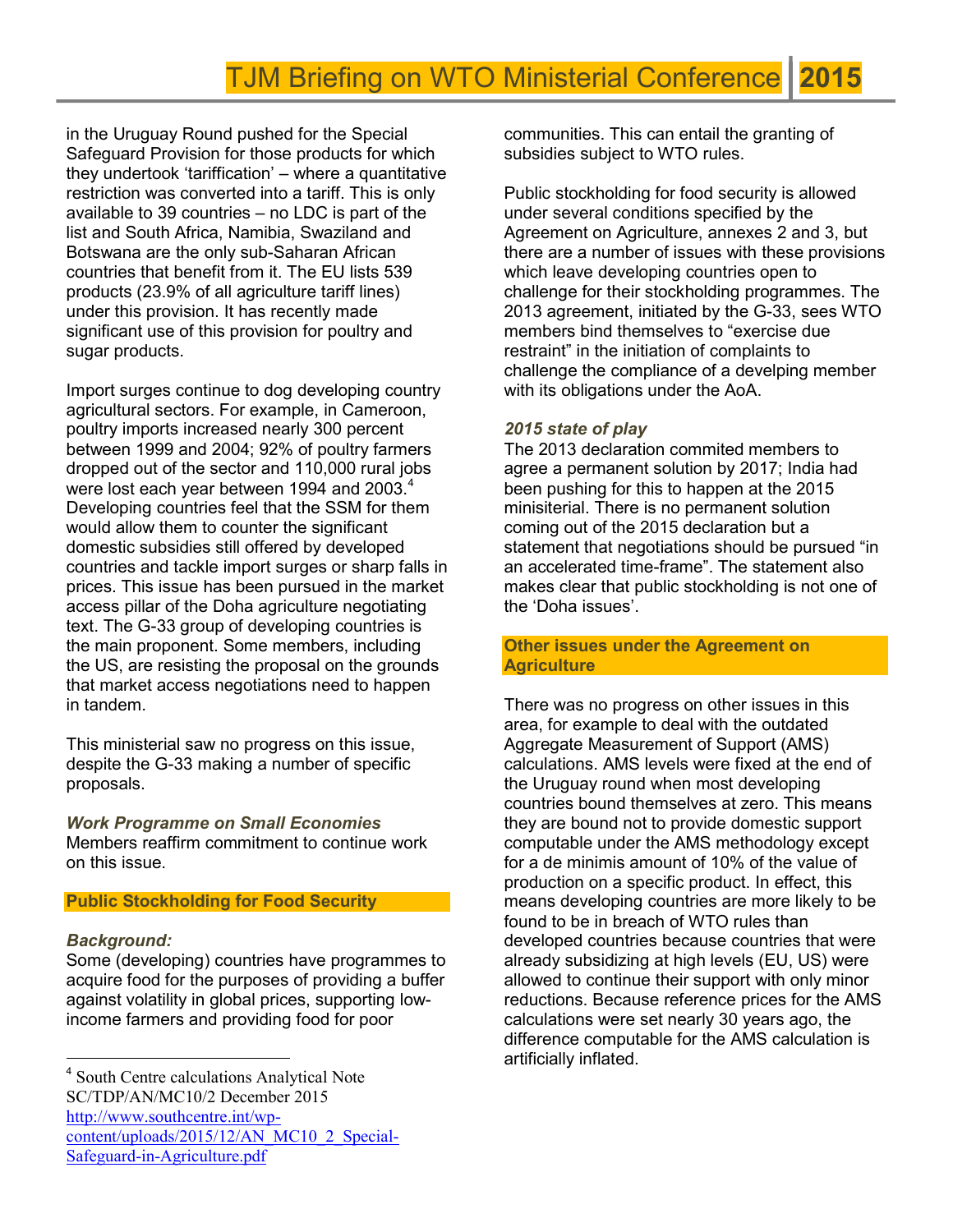#### **TRIPS**

Nothing new from the ministerial – preferences have already been extended to 2033 on patents and clinical trial data, the application of TRIPS standards is waived until 2021. LDCs have long called for a permanent exception based on their LDC status, this decision means that they will have to continue to allocate resources to waiver extension.

# The New Information Technology Agreement

In the early days of the conference, the WTO announced that the Information Technology Agreement (ITA) had been finalised – this is an agreement between a small group of WTO members and as such does not form part of the official conference business.

The deal covers about 97 per cent of world trade in information technology products and provides for participants to completely eliminate duties by 2019. This will apply to products like GPS navigation systems, medical products such as magnetic resonance imaging machines, machine tools for manufacturing printed circuits and touch screens. The agreement expands the total list of products covered by 201. According to the WTO, annual trade in these 201 products is valued at over \$1.3 trillion per year.

The WTO claims that both developed and developing countries are represented in the group that negotiated the agreement, yet seventy of the eighty-one countries<sup>5</sup> who negotiated the deal are from high income countries. None of the countries from the Least Developed Country (LDC) group are represented and only one from the Lower Middle Income (LMIC) group.

## Where's the Environmental Goods Agreement?

UK civil servants had suggested that the EGA was likely to be launched at the Nairobi ministerial. 360 or so goods were to be listed as being 'environmental', and therefore to be liberalised, and there was much controversy about exactly how some of those goods could possibly be

-

classed as such. In the event, no agreement was reached and negotiations will continue in 2016.

### What should we look out for ahead of the 2017 ministerial?<sup>6</sup>

The WTO is arguably in worse shape than it has been for some time and its claim to work for the benefit of developing countries has been further weakened. Developed countries are likely to push even harder for their own issues to be addressed, including for the introduction of new issues and for special and differential treatment to be limited to LDCs, Net-Food Importing Developing Countries and Small and Vulnerable Economies.

The following gives a summary of some of the issues and approaches that are likely to be proposed.

#### New Issues

A report<sup>7</sup> by three Ambassadors selected to facilitate the process of discussions around a Ministerial Declaration for the Nairobi Conference suggests the following as potential new issues: ecommerce, investment, SMEs and MSMEs, global value chains, government procurement, Mode 5 in services, environmentally harmful subsidies and other issues. The report did not state how many members were actually calling for considerations of such issues and the list includes a number of 'Singapore issues' (see below).

#### Singapore Issues

 $\overline{a}$ 

These have long been argued by developing countries to be 'non-trade issues' that do not belong at the WTO. Unless there is a change to the current negotiating framework, legally Doha must be concluded before multilateral work can take place on the issues of investment, competition and transparency in government procurement, however there is no restriction on plurilateral negotiations.

<sup>&</sup>lt;sup>5</sup> Figure counts European countries separately

<sup>&</sup>lt;sup>6</sup> Summary of South Centre briefing note (December 2015) WTO's MC10: the call for 'new issues' at the WTO and implications for developing countries http://www.southcentre.int/wp-

content/uploads/2015/12/AN\_MC10\_5\_Call-for-New-Issues-at-WTO.pdf

<sup>&</sup>lt;sup>7</sup> 2 (JOB/TNC/55) entitled "Tenth Ministerial Conference- Consultations on Ministerial Declaration" (29 October 2015)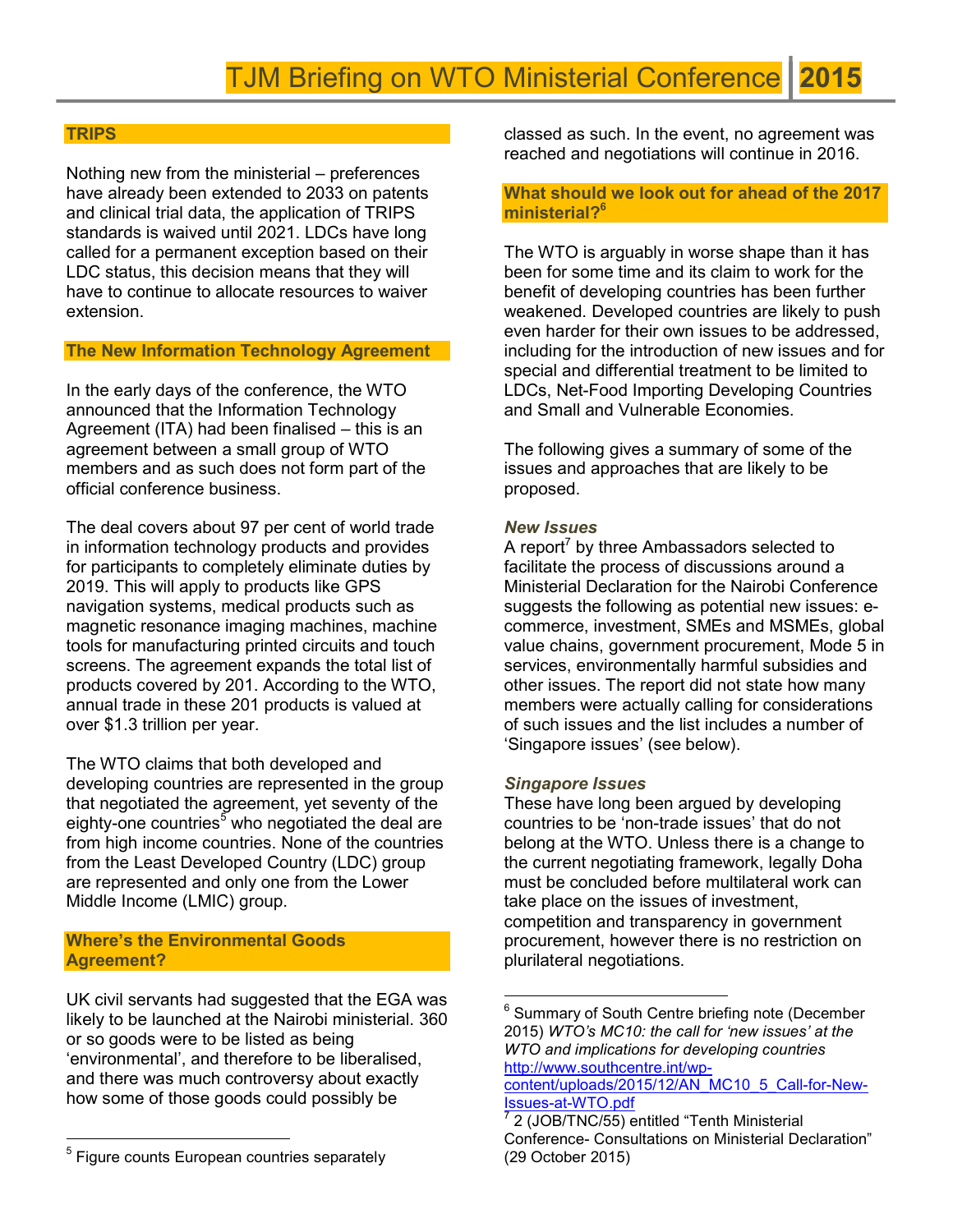# **Competition**

The Doha mandate states that the Working Group on competition will focus on the clarification of core principles, including transparency, nondiscrimination and procedural fairness, and provisions on hardcore cartels; modalities for voluntary cooperation; and support for progressive reinforcement of competition institutions in developing countries through capacity building. The work is supposed to be no more than "exploration and analysis" however it is clearly oriented towards achieving a uniform minimum standard of competition policy amongst members.

The fear is that negotiations in this direction would create an additional layer of bureaucracy for developing countries, take away policy tools that they may wish to use to promote economic development (for example to guide the entry and operation of foreign trading firms), expose domestic firms to competition with powerful multinational firms and constrain government ability to give preference to domestic firms. There are also serious concerns that this area of work would be used to limit the role of State Owned Enterprises.

## **Procurement**

Government procurement in developing countries forms a significant part of GDP, accounting for 20 to 25% in some cases. This means that it can be a powerful tool for promoting domestic industries as well as a response to economic downturns, or favouring economically marginalised groups. If market access offers were made in this area, the outcome is likely to be highly asymmetrical in favour of developed country providers.

# E-Commerce

This area currently entails examining trade related aspects of, for example, enhancing internet connectivity and access to information and telecommunications technologies and public internet sites, cloud computing, the protection of confidential data, privacy and consumer protection. These issues have been examined by various committees. Members currently agree to refrain from imposing customs duties on electronic transmissions. If e-commerce appears as a 'new issue', it will likely entail the expansion of the mandate, with a strong focus on data transfer,

banning local content and local presence requirements and national treatment (cf TISA negotiations).

# Global Value Chains – New Issues by the Back Door?

There is a developing narrative around the need to enhance the participation of developing countries in 'Global Value Chains' (GVCs) and supporting micro, small and medium enterprises. This is happening both within the WTO and also at the OECD and the World Bank. In the context of the World Bank, this agenda is highly focused on liberalization and behind the border regulation.<sup>8</sup> The Trade Facilitation Agreement is presented as a key tool for achieving the aims outlined above, although the agreement says little about how SMEs might be given specific support. There are a number of risks associated with a work programme on GVCs, namely: that it offers greater benefits to developed country companies than to developing country companies (for example if it includes tightening of intellectual property rules); that it undermines regional value chains, where there is some evidence that developing country companies have a stronger position.<sup>9</sup>

## **Conclusions**

 $\overline{a}$ 

There is an urgent need for a just and equal multilateral system but the WTO has demonstrated yet again that it cannot deliver this. The Doha deal has been dealt a significant blow and there is mounting uncertainty as to how developing countries will be able to ensure their issues are given priority. There is no mandate to introduce new issues to the multilateral negotiations but a significant risk that these will be replaced by further plurilateral negotiations, to the likely exclusion of development objectives. The

wds.worldbank.org/external/default/WDSContentServer /WDSP/IB/2015/12/11/090224b083c499d8/2\_0/Render ed/PDF/Inclusive0glob0developing0countries.pdf 9

 $^8$  See for example OECD and World Bank (2015) Inclusive Global Value Chains: Policy options in trade and complementary areas for GVC integration by small and medium enterprises and low-income developing countries http://www-

See: South Centre Analytical Note (July 2013) "Global Value Chains From a Development Perspective", available at: http://www.southcentre.int/wpcontent/uploads/2013/08/AN\_GVCsfrom-a-Development-Perspective\_EN.pdf